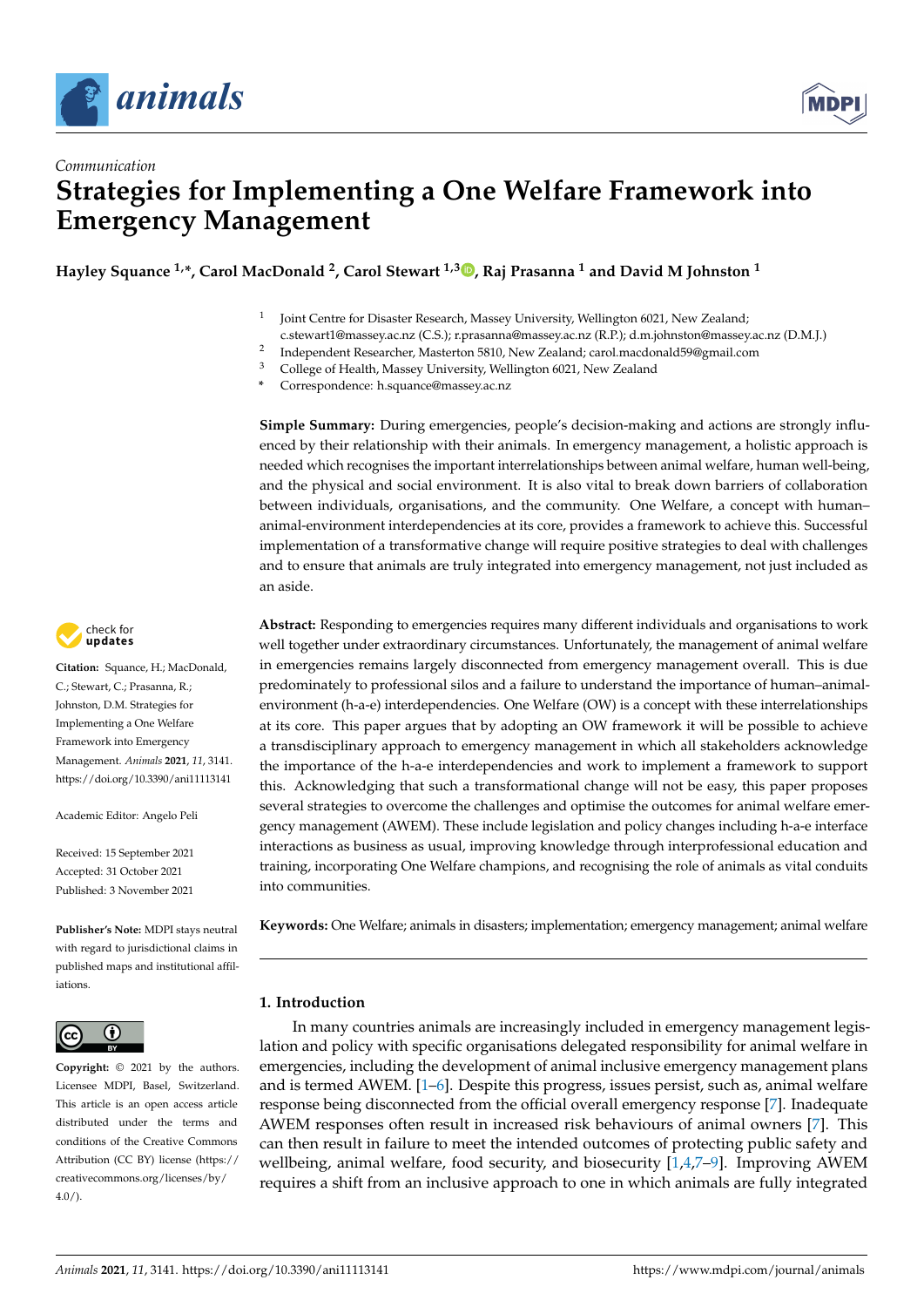into emergency management [\[7\]](#page-8-2). This demands a transdisciplinary approach to emergency management in which all stakeholders acknowledge the importance of the h-a-e interdependencies and implement a framework to support this [\[10\]](#page-8-5). Terms such as multidisciplinary, interdisciplinary, and transdisciplinary are frequently used interchangeably to discuss efforts that involve several disciplines. A multidisciplinary approach draws on the knowledge of different disciplines, but disciplines that work independently considering an issue, and their perspectives typically remain unchanged. With an interdisciplinary approach, knowledge is shared between disciplines but work and perspectives continue to be largely rooted in independent disciplines. A transdisciplinary approach involves diverse stakeholders providing complementary perspectives and contributing unique expertise to search for 'whole of problem' solutions that 'transcend' their own discipline [\[11,](#page-8-6)[12\]](#page-8-7).

OW is a concept that describes the interrelationships between animal welfare, human wellbeing, and the physical and social environment with the aim of creating a platform to enhance the understanding of, and response to, the complexities of the h-a-e interrelationships [\[13,](#page-8-8)[14\]](#page-8-9). OW acknowledges that h-a-e interrelationships transcend the expertise and boundaries of any one organisation and seeks to transition from traditional management by individual sectors towards an interdisciplinary approach [\[15](#page-8-10)[–17\]](#page-8-11). It is a way of breaking down barriers between agencies, individuals, sectors, and the community [\[18\]](#page-8-12).

OW evolved from the One Health (OH) concept of structured collaboration and coordination between multiple health science professions to attain optimal human, animal, and environment health systems [\[19](#page-8-13)[–23\]](#page-8-14). OH has been cited as an efficient and sustainable governance approach to address complex health issues [\[16\]](#page-8-15). It is argued that although OH has sparked an evidence-based body that goes beyond individual disciplines, the strong health focus lacks a vision of a set of social, cultural, economic, and environmental outcomes whose interdependence is similarly acknowledged, thus creating a significant gap in welfare-focused approaches [\[14,](#page-8-9)[24\]](#page-8-16). To address this gap, OW was developed as a broader concept to embrace an interdisciplinary approach [\[21](#page-8-17)[,25](#page-8-18)[,26\]](#page-8-19). OW is better suited to the emergency management context as it is not solely focused on health and, by encompassing social, economic, environmental, and cultural interdependencies, is more holistic.

While little is known about how the new OW concept might be applied in practice, the experience from OH implementation provides valuable insights to inform the implementation of an OW framework in emergency management. Although positive steps towards achieving an integrated OH approach have occurred over several decades, there continue to be challenges in its implementation [\[16](#page-8-15)[,19](#page-8-13)[,24](#page-8-16)[,27](#page-9-0)[,28\]](#page-9-1). These include lack of awareness and understanding of OH across the sectors required to implement the approach, insufficient "whole-of-government" policy prioritisation and funding to support OH, lack of integrated education and training programmes, reliance on the leadership of a few individuals and institutions, and the translation of global OH to local-level efforts and outcomes [\[16,](#page-8-15)[18,](#page-8-12)[19](#page-8-13)[,24](#page-8-16)[,27\]](#page-9-0). Dos S. Ribeiro et al. explain: "the challenges in stakeholder collaboration relate to the fact that a multidisciplinary team of scientists [and practitioners] working together but within their own silo is not enough for the knowledge co-creation proposed in OH innovations" [\[24\]](#page-8-16) (p. 3).

OW provides a framework to address emergency management silos that negatively impact on AWEM, but challenges, similar to those faced with OH, are likely. Strategies will be needed to address these, and to provide practical examples and evidence of the value of OW. While OW has been mentioned in AWEM literature, this has largely been limited to comments about the need to include animals by considering them alongside people [\[8](#page-8-20)[,14,](#page-8-9)[29](#page-9-2)[,30\]](#page-9-3). There has been no detailed consideration of the potential for OW to promote interdisciplinary collaboration through a transdisciplinary approach. This paper addresses that gap by arguing for the full integration of animals in emergency management and discusses how that could be implemented.

Additionally, this paper synthesises and extends a suite of conceptual frameworks, scholarly work around implementation, research findings, and practice-based knowledge into an integrative framework (Figure [1\)](#page-2-0). Figure [1](#page-2-0) illustrates several core strategies aligned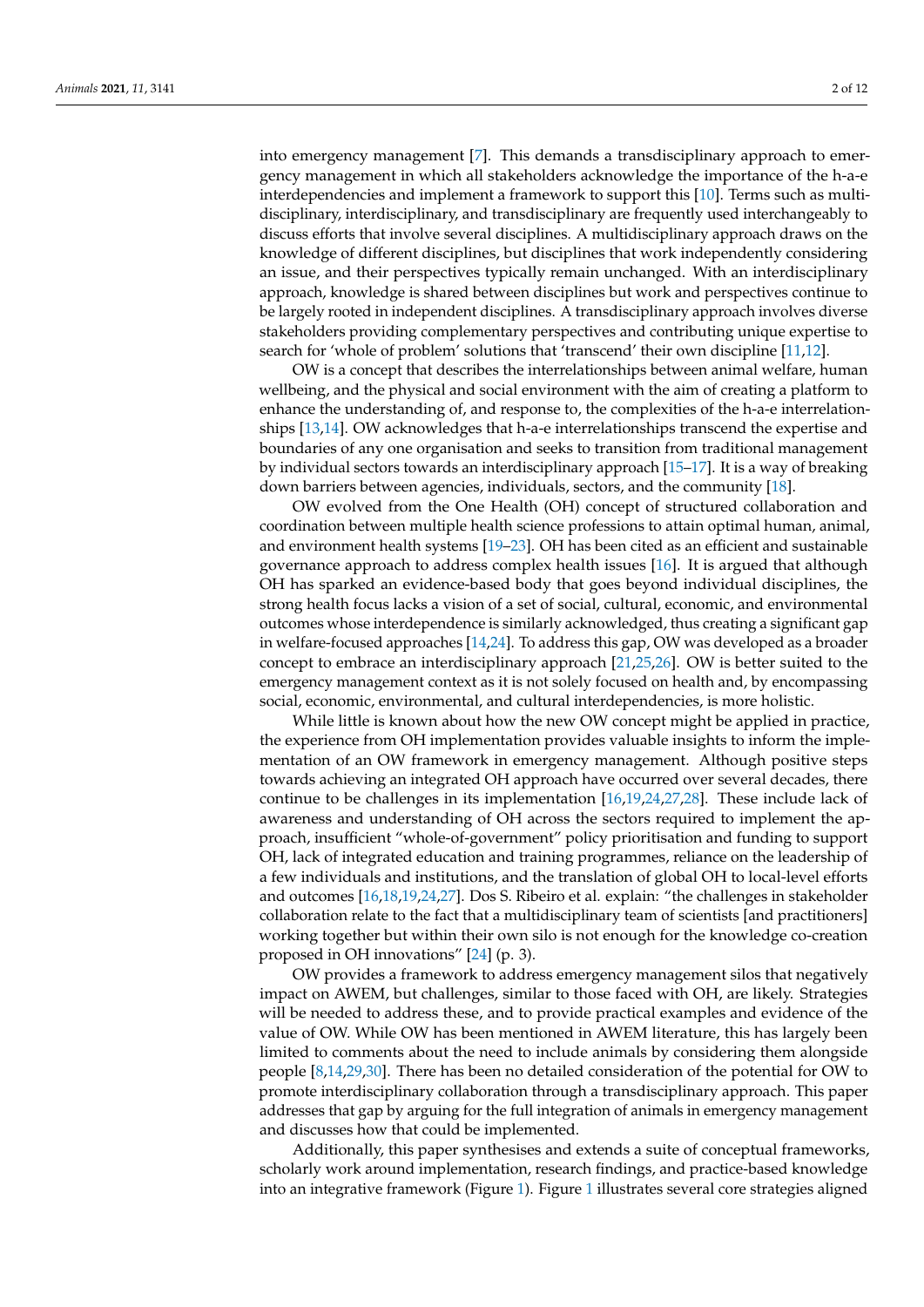with the complex interdependencies between humans, all animals (companion, production, and wildlife), and the social (the social environment is depicted as a marae, the social and spiritual hub of a Māori community, a place where people gather for meetings, celebrations, funerals, and other important events) and physical environments. The strategies that have been tested and refined within the New Zealand emergency management system include legislation and policy changes including: h-a-e interface interactions as business as usual, improving knowledge through interprofessional education and training, incorporating OW champions, and recognising the role of animals as vital conduits into communities.

<span id="page-2-0"></span>

**Figure 1.** Implementation strategies for OW in Emergency Management through an animal lens.

#### **2. Legislation and Policy: From Animal-Inclusive to Integrated**

In New Zealand and elsewhere, the failure of emergency management legislation and policy to reflect the h-a-e interdependency has artificially compartmentalised human, social, and animal welfare and created barriers to collaborative practice [\[7](#page-8-2)[,13](#page-8-8)[,31](#page-9-4)[,32\]](#page-9-5). However, given that community wellbeing and safety is at the heart of emergency management, it is vital to break down the sectoral partitioning that exists between emergency management agencies, emergency service organisations, AWEM support agencies, and other sectors of activity.

Animal welfare legislation, separate from emergency management and emergency service legislation, has limited application when it comes to collective planning for and management of animal welfare in disaster situations [\[33\]](#page-9-6). As a result, fragmented policies and plans set different goals and standards for various agencies, sometimes in direct conflict.

For example, law enforcement agencies have the power to temporarily close a road by placing cordons, if they believe that there is a danger to the public. However, cordons may be counterproductive if animal owners engage in risky behaviours, such as breaking cordons to gain access to their animals [\[4\]](#page-8-3). Separating owners from their animals also means that they are unable to fulfil their duty of care (providing food, water, and shelter) as required under animal welfare legislation [\[8,](#page-8-20)[33\]](#page-9-6). Without consultation, the wider conse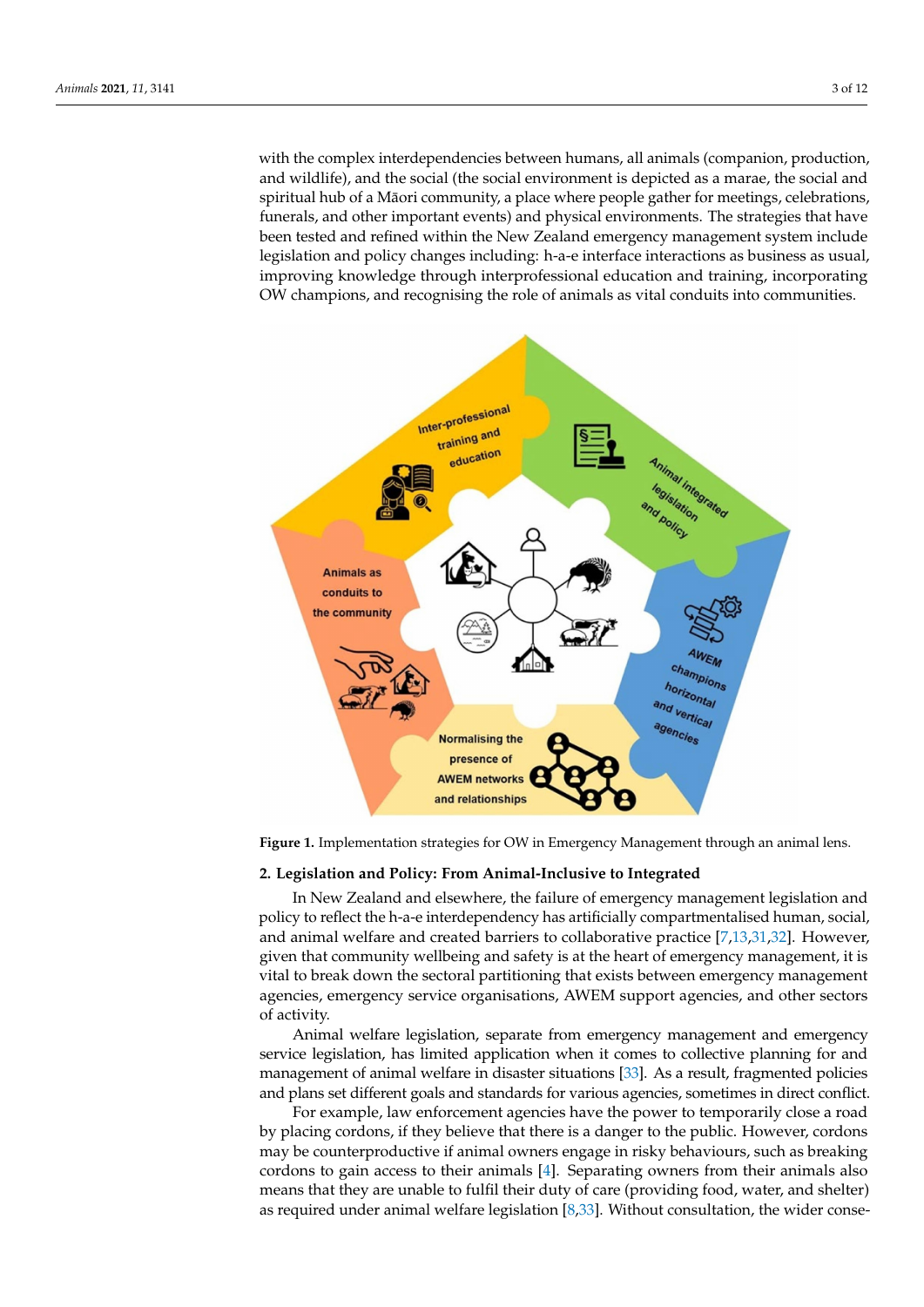quences of measures, such as the placement of cordons, are not generally factored into the decision-making.

If emergency management legislation and policy is to be fit-for-purpose, it must have multilateral coherence with other relevant legislation, be consistent across Acts and policy, and reflect h-a-e interdependencies to enhance social protection [\[18](#page-8-12)[,34](#page-9-7)[,35\]](#page-9-8). Generally, however, legislation and policy are not agile enough to reflect the complex needs of communities with changes being made in a reactive manner, rather than proactively, which only serves to increase sector fragmentation [\[27](#page-9-0)[,34](#page-9-7)[–36\]](#page-9-9).

Legislation and policy must respond to evolving societal needs and foster a holistic approach to emergency management that acknowledges h-a-e interdependency. This can only be achieved when animals are not simply 'included' in emergency management legislation and policy, but are fully integrated and done so in a manner that reflects a "whole-of-person" and "whole-of-society" approach [\[7](#page-8-2)[,10](#page-8-5)[,12](#page-8-7)[,22](#page-8-21)[,27,](#page-9-0)[34,](#page-9-7)[37,](#page-9-10)[38\]](#page-9-11). For example, the insistent call for animal welfare plans to be in place as a mechanism to protect animals in emergencies is problematic. Plans are only of value if they are co-created with stakeholders who experience the h-a-e interface, build capacity and capability, and integrate h-a-e across all pillars of emergency response and recovery. For example, an animal plan that includes animal evacuation considerations will be constrained and ineffective if the overall evacuation plan does not directly reference animals or is not aligned with the animal plan. By focusing solely on animals, silos are created and the intended outcome of protecting public safety, animal welfare, the economy, and biodiversity is not achieved.

Legislation and policy must reflect a transdisciplinary view of emergency management in which h-a-e interdependencies are an integral component. This is a critical step in addressing interagency fragmentation, competition, and breaking down barriers created by the bureaucratic division of responsibility, which is counter-productive to the desired goals of emergency management.

Flexible, innovative practices implemented during the Eastern Bay of Plenty flood [\[7\]](#page-8-2) and the 2019 Pigeon Valley wildfire responses [\[39\]](#page-9-12) in New Zealand illustrate the positive potential of an OW approach to emergency management. During these emergencies, an animal welfare coordinator was included in the emergency operations centre (EOC) and incident management team (IMT), which assisted with better integration of the animal welfare response with an overall better response, facilitated access to valuable information and intelligence, offered opportunities to advocate for the inclusion of animals in decisionmaking, and articulated the consequences of decision-making on animal welfare and animal owner behaviour. An animal welfare coordinator also became part of the cordon management team, which created opportunities for amalgamated animal response teams to be granted emergency access to cordoned areas to assess animals and address any immediate needs. The inclusion of multiple and more diverse perspectives within pivotal decision-making teams, such as the EOC, was a departure from previous practice and illustrates how the OW approach can serve as a catalyst to transdisciplinary consequence management [\[40\]](#page-9-13). In this way, response and recovery environments provide a unique opportunity to test, refine, and develop ideas and provide practice-led evidence in support of legislative and policy changes.

#### **3. Normalising the Presence of h-a-e Interface Networks and Relationships**

Emergencies are complex and fluid. They require a diversity of people, disciplines, and organisations to share expertise, perspectives, and resources, and to collaborate and form a common goal of addressing acute challenges facing communities [\[41\]](#page-9-14). Strong collaborative networks based on existing, trusted relationships support better decisionmaking processes and actions during an emergency [\[42\]](#page-9-15). Yet, many of those encountering the human–animal interface during an emergency meet for the first time in a highly stressful environment which is not conducive to developing the interprofessional trust and understanding necessary for positive transdisciplinary relationships [\[2](#page-8-22)[,7](#page-8-2)[,43,](#page-9-16)[44\]](#page-9-17).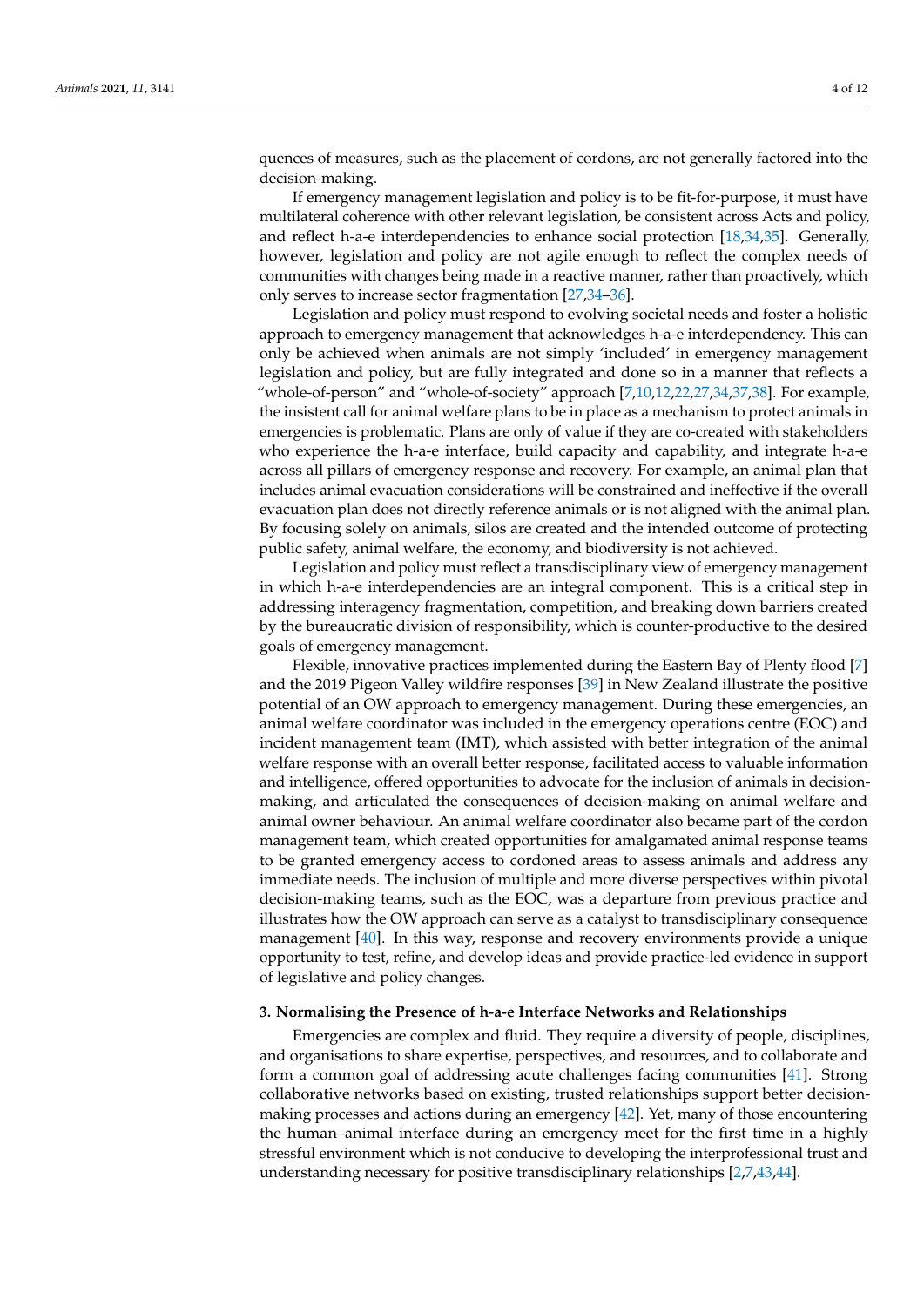In the absence of pre-existing relationships, emergency management organisations are frequently required to act as brokers between agencies during a response [\[45\]](#page-9-18). However, networks created under such conditions are rarely long-lasting, resilient, or cost-effective with previous siloed ways of working coming to the fore [\[46\]](#page-9-19). Ideally, organisations need to forge direct links with one another so that their interactions are normalised into businessas-usual activities, rather than relying on emergency management organisations to broker collaborative networks during emergencies. In this way, business-as-usual interactions can lead to more positive and trusting relationships and networks that underpin meaningful collaboration during times of crisis.

Disasters, while affecting whole communities, share some impact characteristics with other crises and extreme stressors experienced at the h-a-e interface, such as domestic violence, animal hoarding, structural fires, and animals requiring technical rescue [\[15](#page-8-10)[,26](#page-8-19)[,47–](#page-9-20)[49\]](#page-9-21). These incidences often transcend the expertise and/or jurisdiction of any one organisation and should involve agencies such as emergency services, law enforcement, human services, animal control, environmental health, animal charities, and veterinary professionals [\[43,](#page-9-16)[49,](#page-9-21)[50\]](#page-9-22). In practice, however, agencies generally work in silos, and do not deploy simultaneously, and if they do it is usually ad hoc due to informal individual relationships [\[7](#page-8-2)[,51\]](#page-9-23). This siloed approach leads to unsafe practices [\[7,](#page-8-2)[52,](#page-9-24)[53\]](#page-9-25), inadequate resourcing and capability and, in the case of animal hoarding, a high recidivism rate [\[17](#page-8-11)[,49](#page-9-21)[,54\]](#page-10-0).

For example, while fire services frequently experience h-a-e interactions with the presence of animals in structural fires, motor vehicle accidents, and with entrapped animals requiring rescue, they do not routinely work with animal organisations. Such incidences occur more frequently than floods, fires, and earthquakes, yet the presence of animals creates the same complexities [\[48](#page-9-26)[,52,](#page-9-24)[55,](#page-10-1)[56\]](#page-10-2).

Safe and successful resolution of emergency situations involving animals requires emergency services personnel to have specialist training, skills, and equipment, and a collaborative multidisciplinary team [\[4](#page-8-3)[,48](#page-9-26)[,57](#page-10-3)[,58\]](#page-10-4). However, emergency services did not traditionally have the skills or experience to respond to the presence of animals in such incidences, have lacked relationships with animal organisations, and relied on an element of luck which resulted in a high risk of serious harm to the animal, owner and responders, and significant reputational risk [\[44,](#page-9-17)[52\]](#page-9-24). It is equally important that supporting animal agencies have an understanding of, and align with, emergency management systems and practices [\[44\]](#page-9-17).

Internationally, the approach to entrapped animal rescue has been increasingly transdisciplinary and collaborative with the inclusion of interprofessional education and training, simultaneous deployment of animal expert resources by emergency services, utilisation of complementary skills and resources, and inclusion of the presence of animals as part of the incident risk assessment [\[48](#page-9-26)[,52\]](#page-9-24). This has resulted in better response outcomes with a decreased risk to responders and animal owners, reduced mortality of animals, created a better understanding of individual disciplinary skill sets, roles, and responsibilities, and more efficient and effective responses and opportunities for transdisciplinary teams [\[48,](#page-9-26)[55,](#page-10-1)[59\]](#page-10-5).

Regular interactions between fire services and animal organisations over 'routine' incidences would cement the relationships needed during an emergency, such as a wildfire, earthquake, or flood event. This would enable them to move from novel relationships being brokered by emergency management organisations to normalising the relationships needed for AWEM. The transition to collaborative transdisciplinary teams requires a novel approach to identifying and aligning the synergies between an organisations' core business and h-a-e interdependencies. Focusing on the synergies between diverse positions can improve access to high-quality information and incentives within the network, increase confidence, reliability and integrity, and develop a sense of trust and reciprocity between partners [\[60\]](#page-10-6).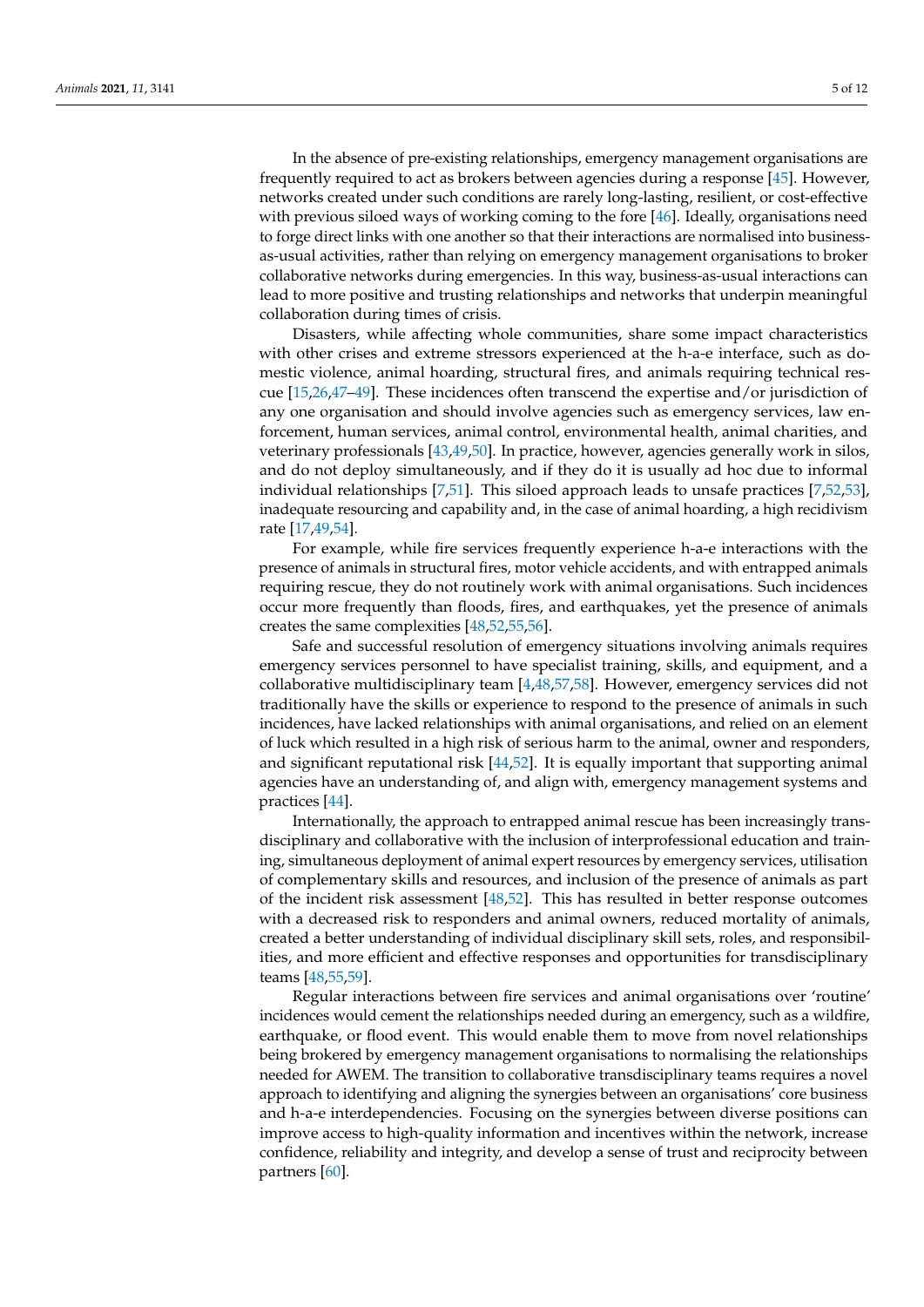### **4. Interprofessional Education and Training**

A key step in moving emergency management systems from fragmentation to a position of strength and unity is to become a collaborative practice-ready emergency management workforce [\[41,](#page-9-14)[61\]](#page-10-7). There is clear evidence that interprofessional education enables effective collaborative practice through attitude change, greater understanding of the roles and responsibilities of others, increased awareness of barriers across professions, and increased awareness of the importance of professional collaboration [\[61–](#page-10-7)[63\]](#page-10-8).

Interprofessional education and training is delivered in health and aviation sectors and is recognised as an essential element of successful transdisciplinary collaborative practice, noting that just working with others in scenarios or temporary teams is not enough to build an effective collaborative practice-ready workforce [\[16](#page-8-15)[,18](#page-8-12)[,19](#page-8-13)[,22,](#page-8-21)[28,](#page-9-1)[61,](#page-10-7)[62,](#page-10-9)[64](#page-10-10)[–66\]](#page-10-11).

Despite individuals being expected to possess the skills, knowledge, and attitudes necessary to work together in interprofessional emergency management teams, education and training has largely occurred in professional silos or assumed to be learned during scenarios [\[67\]](#page-10-12). Emergency management and emergency service disciplines are taught almost exclusively in isolation from other emergency responders who experience the h-a-e interface. Animals in emergencies are generally not included in emergency management, emergency services, veterinary, animal science, agriculture, or environmental science curricula [\[68\]](#page-10-13). The lack of interprofessional education and poor curriculum integration amplifies differences in organisational cultures and reinforces barriers to effective interagency collaboration.

If collaborative practice is to become the norm, change will be needed in attitudes, systems, and operations. By embedding interprofessional education and collaborative practice into legislation, accreditation requirements and/or registration criteria, policy-makers and government leaders can champion change and endorse interprofessional collaboration [\[61\]](#page-10-7). Leaders, who choose to contextualise, commit, and champion interprofessional education and collaborative practice, position their emergency management system to strengthen disaster risk governance, a priority of the Sendai Framework for Disaster Risk Reduction 2015–2030 [\[69\]](#page-10-14). Endorsed by the United Nations General Assembly in 2015, the framework aims to substantially reduce disaster risk and losses in lives, livelihoods, and health and in the economic, physical, social, cultural, and environmental assets of people, businesses, communities, and countries [\[69\]](#page-10-14). It recognizes that the State has the primary role to reduce disaster risk, but that responsibility should be shared with other stakeholders, including local government, the private sector, and other stakeholders [\[70\]](#page-10-15).

The potential for working relationships in emergency management to be in flux due to the rise and complexity of emergency events, new occupations, professionalisation of emergency management, and challenges to the historically dominant single profession makes the present an ideal time to promote collaborative practice and implement interprofessional education.

Interprofessional education and training should promote complementary approaches to emergency management and include core interprofessional practice competencies across disciplines whilst being sympathetic to the conceptual and practical differences.

## **5. One Welfare Champions**

The shift to an OW emergency management framework will require a significant shift with stakeholders expected to operate in a context of collaborative practice with different organisational cultures coming together and working towards a common goal. The success of such a challenge, requiring commitment over a long period of time [\[24\]](#page-8-16), is critically influenced by the presence of strong and innovative champions of change [\[24](#page-8-16)[,35,](#page-9-8)[71,](#page-10-16)[72\]](#page-10-17). Transformation of new cross-sector ideas and concepts without transdisciplinary champions rarely have the impetus needed for successful implementation [\[73\]](#page-10-18).

Successful champions have the courage to break down barriers, take risks, and broker opportunities for collaborative practice whilst creating engagement and trust among all stakeholders [\[24\]](#page-8-16). They exhibit influence, ownership, physical presence during interactions,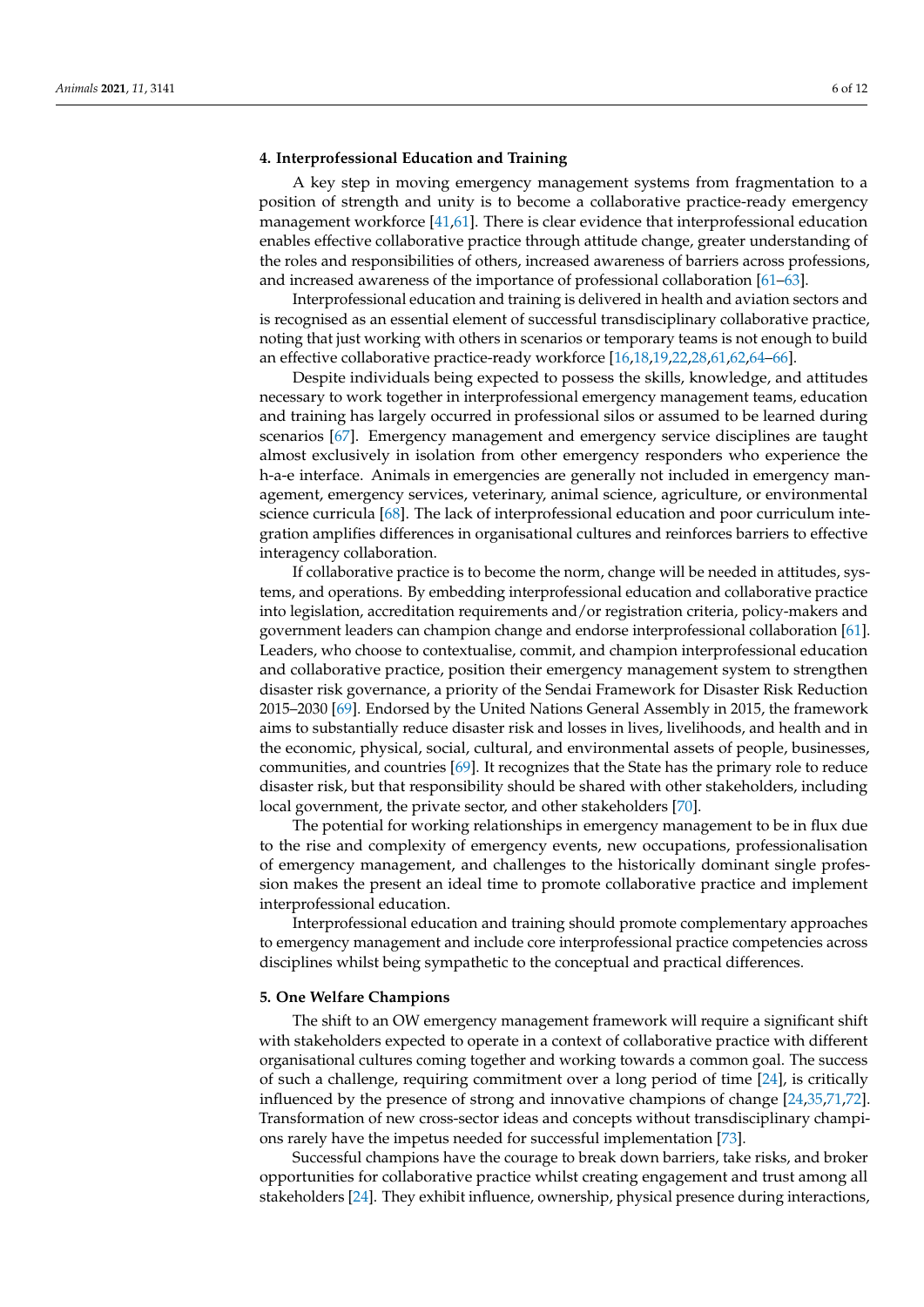persuasiveness, and a participative leadership style [\[72,](#page-10-17)[74,](#page-10-19)[75\]](#page-10-20). Facilitating a process to improve the current state to a desired future level [\[2,](#page-8-22)[74,](#page-10-19)[75\]](#page-10-20), champions use their mana (in Maori, mana refers to a person's prestige, authority, control, power, influence, status, ¯ spiritual power, and charisma, [https://maoridictionary.co.nz/word/3424,](https://maoridictionary.co.nz/word/3424) accessed on 1 October 2021), knowledge, resources, and influence to help navigate the complex sociopolitical maze within their organisations. Using language that their discipline understands, they address resistance to new ideas and build organisational coalitions [\[72](#page-10-17)[,76\]](#page-10-21).

OW champions will need to work within and across organisations experiencing the h-a-e interface before, during, and after emergencies. This includes all levels of government, emergency services (police, fire), emergency responders (emergency management officers, response teams, lifelines, and utilities), defence forces, human service organisations, veterinary professionals, human and animal welfare charities, primary sector, and geological and environmental practitioners.

Champions for OW must understand the challenges their organisations experience due to h-a-e interdependencies, know how to connect between multiple actors, domains and levels, forge change through transdisciplinary collaborative practice, and be able to shift the focus from business-as-usual to innovative practice. Collectively, champions need to be able to identify and utilise strengths, opportunities, and comparative advantages of disparate disciplines and organisations whilst engendering co-creation central to OW initiatives [\[24,](#page-8-16)[29](#page-9-2)[,72\]](#page-10-17).

If OW champions, representative of all levels within organisations and all key stakeholders, are engaged from the outset through the entire process, initiatives can be planned, designed, and implemented in a collaborative manner across all sectors so that deeper and sustainable change can be achieved for AWEM and emergency management.

#### **6. Animals as a Conduit to the Community**

During emergencies, human decision-making and actions are strongly influenced by their relationship with their animals [\[6,](#page-8-1)[55](#page-10-1)[,56](#page-10-2)[,58\]](#page-10-4). Given that over 60% of urban and 90% of rural households in developed countries own animals [\[4–](#page-8-3)[6\]](#page-8-1), a failure in emergency management to acknowledge this is a failure to consider the whole person, and the measures intended to protect human life and wellbeing may, in fact, be counter-productive [\[7\]](#page-8-2).

During disasters, animal attachment can pose a risk to human safety but conversely, it can be leveraged through community engagement strategies to increase disaster preparedness [\[59,](#page-10-5)[77\]](#page-10-22). Shifting the balance from the negative influence of the human–animal bond to more positive outcomes will require a transdisciplinary approach to develop innovative strategies to engage with and motivate animal owners to better prepare for and respond to disasters.

Animal support organisations have a unique opportunity to create connections with people due to their mutual connection with animals. This indirect social benefit of animal ownership can bridge the gap between people and facilitate coordinated, cooperative actions for mutual benefit [\[15](#page-8-10)[,78\]](#page-10-23).

In emergencies, people cannot always express their emotional needs, and innovative engagement strategies are needed to ensure equitable access to available resources [\[55\]](#page-10-1). Asking about animals can be an 'icebreaker' in a social setting and provides a means of building rapport [\[36\]](#page-9-9) and trust between newly acquainted people [\[78\]](#page-10-23). This mutual, relatively 'safe' topic of conversation can elicit important information about relationships and family functioning [\[79\]](#page-11-0) and can be used to help individuals establish social connections.

This is particularly true for vulnerable or hard-to-reach members of the community, such as the elderly, people affected by a mental illness or drug dependencies, refugees, indigenous people, women, single parents, people with disabilities, and the homeless [\[55](#page-10-1)[,80\]](#page-11-1). Though socially isolated and/or vulnerable individuals may possess the skills to function on a day-to-day basis, they may lack the resilience to cope with a crisis situation. Where connectedness to others within a community may be lacking, the support people feel from animals can strengthen the emotional resilience of socially isolated individuals [\[81\]](#page-11-2).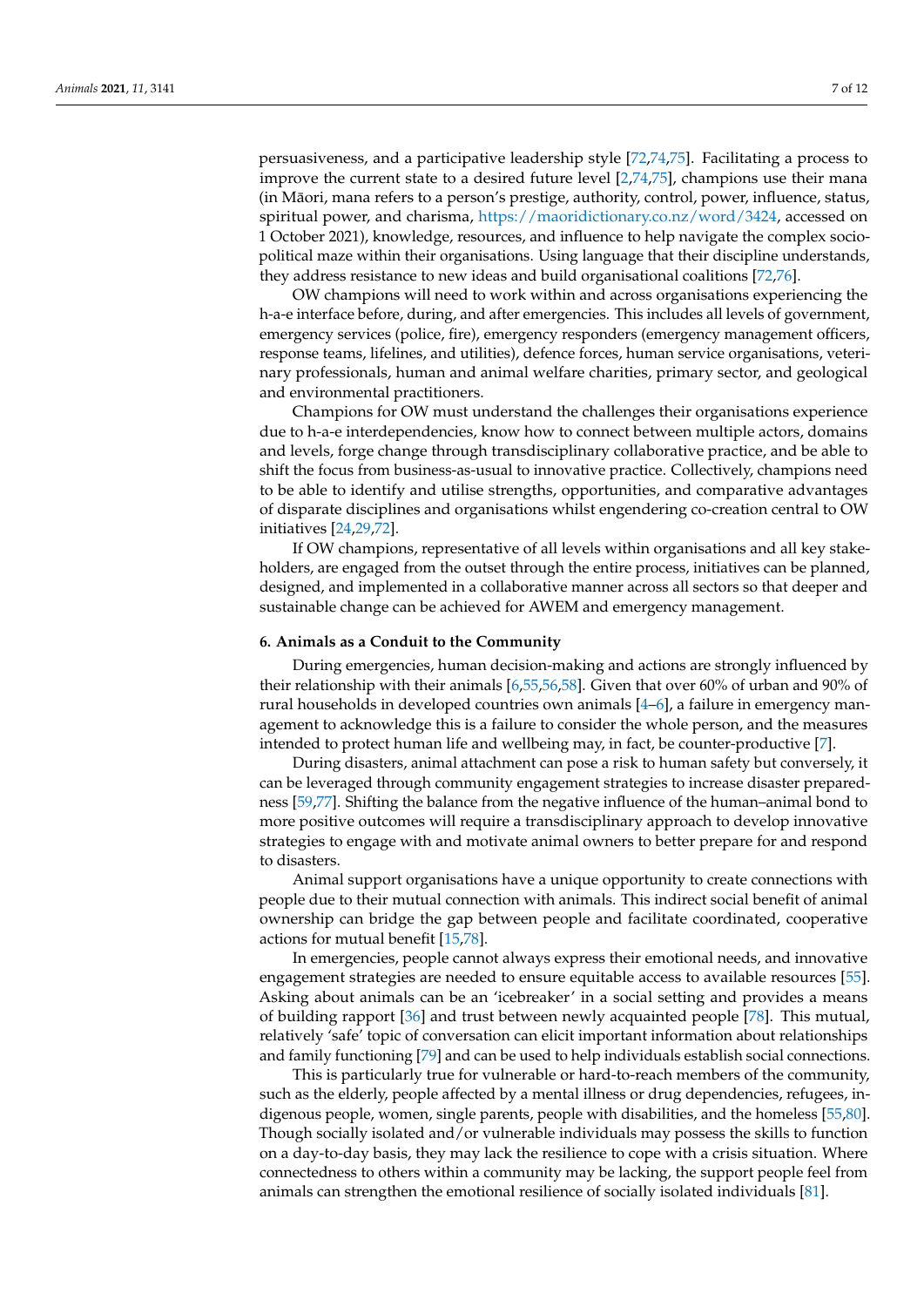During the recovery phase of disasters when communities can become fragmented and social support networks are lost, there can be a rise in the number of socially isolated and/or vulnerable people. It is during this time that people need appropriate psychosocial assistance, but many may not know where to seek help or believe that they are not entitled to it [\[82\]](#page-11-3). As many animal owners are motivated to look after their animals before themselves, and have high trust and pre-existing relationships with animal service organisations, these organisations play a valuable role in the psychosocial recovery of communities, such as the role of navigators.

A navigator's role is to link people to other agencies providing support services and to help people navigate their way through the complex support systems that activate in emergencies, such as financial assistance, temporary accommodation, psychosocial services, and insurance support. Animal welfare support organisations may not be aware of support services available or have training in psychological first aid; therefore, navigators require collaborative multiagency, multidisciplinary support, which includes experts in psychosocial recovery.

Animal ownership offers a unique opportunity for communicating with people and motivating them to engage in resilience building behaviours that promote survival for themselves and their animals, and facilitate recovery from a disaster. Animal service organisations can act as conduits for hard-to-reach community members and have an important role to play as recovery navigators. It is important to note, however, that as front-line workers in emergencies, those providing animal welfare support may experience mental health consequences as a result of exposures to secondary trauma [\[83–](#page-11-4)[86\]](#page-11-5) and may require support themselves.

## **7. Conclusions**

Emergency management requires many different individuals and organisations to work together towards common goals under extraordinary circumstances. Unfortunately, professional silos and a lack of understanding of the importance of h-a-e interdependencies means AWEM remains largely disconnected from emergency management overall.

This paper argues that by adopting an OW framework and creating a sustained practice of engaging and partnering with others across the h-a-e interface, AWEM responses can be greatly improved. However, as seen with OH, there will be significant challenges moving from theory to practical implementation. To overcome the challenges and optimise the outcomes for AWEM, several key strategies are suggested.

Effective interdisciplinary collaboration is vital if OW is to work in practice, yet current legislation and policy incorporate much that is counter to this. Change at this level is vital and must underscore all other change initiatives. Agencies involved with the human–animal interface during an emergency must be supported to develop positive transdisciplinary relationships through business-as-usual interactions, rather than waiting until a crisis, which is not conducive to building trust and understanding. Interprofessional education and training also has a critical part to play in improving interdisciplinary collaboration by increasing knowledge of the multiple roles and responsibilities within AWEM, and by developing skills for functioning as practice-ready interprofessional teams.

The implementation of an OW framework is transformational change. Engaging committed and skilled change champions representative of all stakeholders and levels within organisations will be essential across all phases of implementation. Finally, the human–animal bond should be harnessed as a valuable conduit for communication and engagement with communities and significant stakeholders central to the OW concept.

**Author Contributions:** Conceptualization, H.S.; investigation, H.S.; resources, D.M.J.; data curation; writing—original draft preparation, H.S.; writing—review and editing, H.S., C.M., C.S. and R.P.; visualization, H.S.; supervision, C.M., C.S., R.P. and D.M.J. All authors have read and agreed to the published version of the manuscript.

**Funding:** This research received no external funding.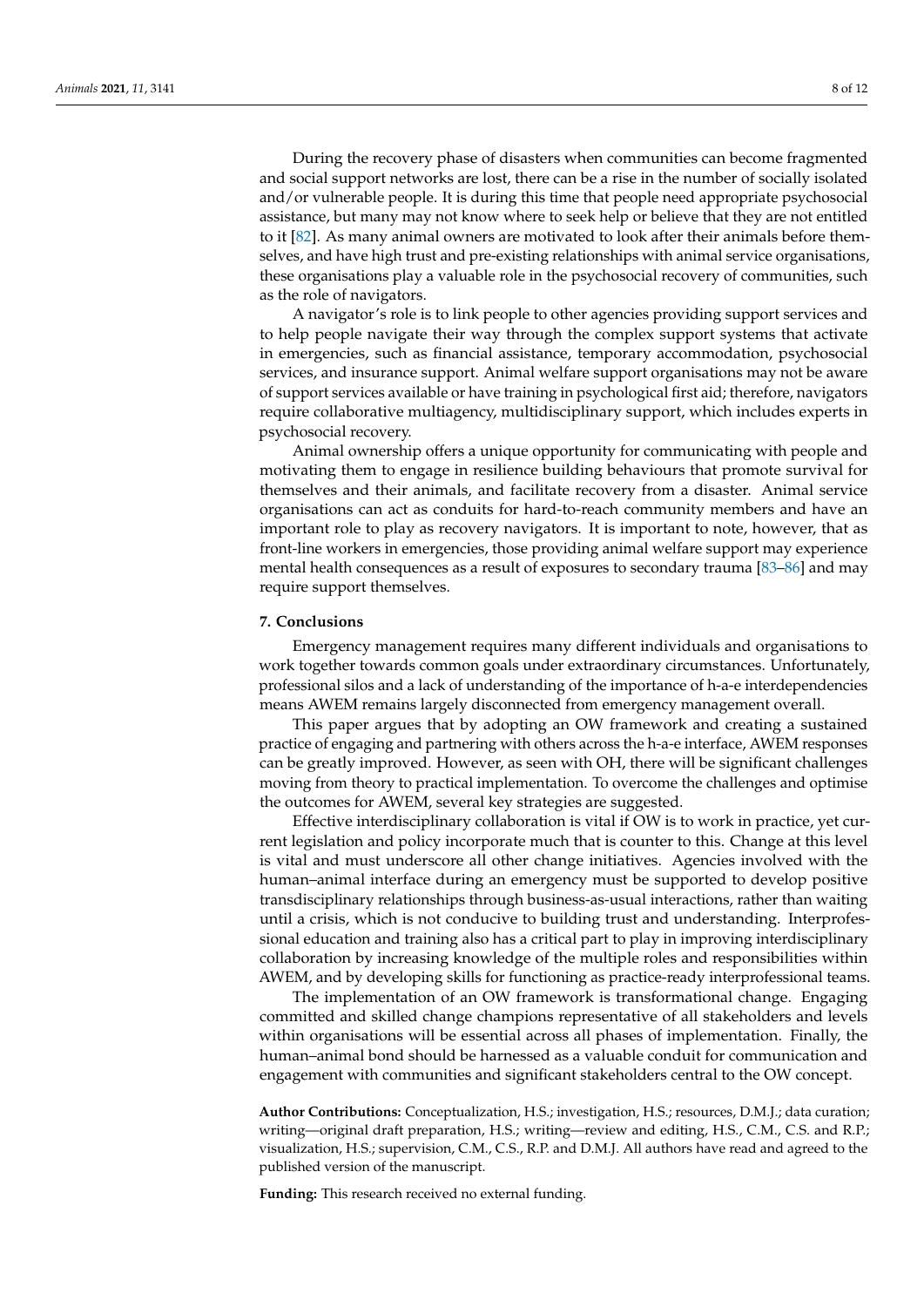**Conflicts of Interest:** The authors declare no conflict of interest.

## **References**

- <span id="page-8-0"></span>1. Dalla Villa, P.; Migliaccio, P.; Innocenti, I.; Nardoia, M.; Lafiandra, D.C. Companion Animals Welfare in Non-Epidemic Emergencies: The Case of Central Italy, Post-Earthquake 2016/2017. *J. Appl. Anim. Ethics Res.* **2019**, *1*, 253–279. [\[CrossRef\]](http://doi.org/10.1163/25889567-12340012)
- <span id="page-8-22"></span>2. Heath, S.E.; Linnabary, R.D. Challenges of managing animals in disasters in the U.S. *Animals* **2015**, *5*, 173–192. [\[CrossRef\]](http://doi.org/10.3390/ani5020173)
- 3. Possenti, L.; Savine, L.; Conte, A.; D'Alterio, N.; Dansetta, M.; Di Lorenzo, A.; Nardia, M.; Migliaccio, P.; Rora, S.; Dalla Villa, P. A new information system for the management of non-epidemic veterinary emergencies. *Animals* **2020**, *10*, 983. [\[CrossRef\]](http://doi.org/10.3390/ani10060983) [\[PubMed\]](http://www.ncbi.nlm.nih.gov/pubmed/32517100)
- <span id="page-8-3"></span>4. Squance, H.; Johnston, D.M.; Stewart, C.; Riley, C.B.; Squance, H. An Integrative Review of the 2017 Port Hill Fires' Impact on Animals, Their Owners and First Responders' Encounters with the Human-Animal Interface. *Australas. J. Disaster Trauma Stud.* **2018**, *22*, 97–108. Available online: [http://trauma.massey.ac.nz/issues/2018-2/AJDTS\\_22\\_2\\_Squance.pdf](http://trauma.massey.ac.nz/issues/2018-2/AJDTS_22_2_Squance.pdf) (accessed on 4 April 2021).
- 5. Taylor, M.; McCarthy, M.; Burns, P.; Thompson, K.; Smith, B. The challenges of managing animals and their owners in disasters: Perspectives of Australian response organisations and stakeholders. *Aust. J. Emerg. Manag.* **2015**, *30*, 31–37.
- <span id="page-8-1"></span>6. Westcott, R.; Ronan, K.; Bambrick, H.; Taylor, M. "Don't just do something... stand there!" emergency responders' peri-incident perceptions of animal owners in bushfire. *Front. Vet. Sci.* **2017**, *4*, 34. [\[CrossRef\]](http://doi.org/10.3389/fvets.2017.00034) [\[PubMed\]](http://www.ncbi.nlm.nih.gov/pubmed/28361058)
- <span id="page-8-2"></span>7. Squance, H.; McDonald, C.; Stewart, C.; Prasanna, R.; Johnston, D. Collaboration in animal welfare emergency management: Case studies of wildfire and flooding events in Aotearoa New Zealand. *Int. J. Disaster Risk Reduct.* **2021**. in review.
- <span id="page-8-20"></span>8. Dalla Villa, P.; Watson, C.; Prasarnphanich, O.; Huertas, G.; Dacre, I. Integrating animal welfare into disaster management using an "all-hazards" approach. *Rev. Sci. Tech. (Int. Off. Epizoot.)* **2020**, *39*, 599–613. [\[CrossRef\]](http://doi.org/10.20506/rst.39.2.3110) [\[PubMed\]](http://www.ncbi.nlm.nih.gov/pubmed/33046916)
- <span id="page-8-4"></span>9. Migliaccio, P.; Nardoia, M.; Possenti, L.; Dalla Villa, P. Veterinary public health activities and management of the livestock sector during earthquakes and snowstorms in the Abruzzo region—Italy, January 2017. *Animals* **2018**, *8*, 218. [\[CrossRef\]](http://doi.org/10.3390/ani8110218)
- <span id="page-8-5"></span>10. Peek, L.; Tobin, J.; Adams, R.M.; Wu, H.; Mathews, M.C. A Framework for Convergence Research in the Hazards and Disaster Field: The Natural Hazards Engineering Research Infrastructure CONVERGE Facility. *Front. Built Environ.* **2020**, *6*, 110. [\[CrossRef\]](http://doi.org/10.3389/fbuil.2020.00110)
- <span id="page-8-6"></span>11. Choi, B.; Pak, A. Multidisciplinarity, Interdisciplinarity and Transdisciplinarity in Health Research, Services, Education and Policy: 1. Definitions, Objectives, and Evidence of Effectiveness. *Clin. Investig. Med.* **2006**, *29*, 351–364. Available online: <https://okat.pw/190.pdf> (accessed on 31 May 2021).
- <span id="page-8-7"></span>12. Ismail-Zadeh, A.; Cutter, S.; Takeuchi, K.; Paton, D. Forging a paradigm shift in disaster science. *Nat. Hazards* **2017**, *86*, 969–988. [\[CrossRef\]](http://doi.org/10.1007/s11069-016-2726-x)
- <span id="page-8-8"></span>13. Colonius, T.J.; Earley, R.W. One welfare: A call to develop a broader framework of thought and action. *J. Am. Vet. Med. Assoc.* **2013**, *242*, 309–310. [\[CrossRef\]](http://doi.org/10.2460/javma.242.3.309)
- <span id="page-8-9"></span>14. Pinillos, R.G. *One Welfare A Framework to Improve Animal Welfare and Human Well-Being*; C.A.B. International: Wallingford, UK, 2018.
- <span id="page-8-10"></span>15. Darroch, J.; Adamson, C. Companion animals and disasters: The role of Human Services Organisations. *Aotearoa N. Z. Soc. Work* **2016**, *28*, 100–108. [\[CrossRef\]](http://doi.org/10.11157/anzswj-vol28iss4id189)
- <span id="page-8-15"></span>16. Johnson, I.; Hansen, A.; Bi, P. The challenges of implementing an integrated One Health surveillance system in Australia. *Zoonoses Public Health* **2018**, *65*, e229–e236. [\[CrossRef\]](http://doi.org/10.1111/zph.12433)
- <span id="page-8-11"></span>17. Patronek, G.J.; Loar, L.; Nathanson, J.N. (Eds.) *Animal Hoarding: Structuring Interdisciplinary Responses to Help People, Animals and Communities at Risk*; Hoarding of Animals Research Consortium: North Grafton, MA, USA, 2006. Available online: [www.tufts.](www.tufts.edu/vet/cfa/hoarding) [edu/vet/cfa/hoarding](www.tufts.edu/vet/cfa/hoarding) (accessed on 21 February 2021).
- <span id="page-8-12"></span>18. Lee, K.; Brumme, Z.L. Operationalizing the One Health approach: The global governance challenges. *Health Policy Plan.* **2013**, *28*, 778–785. [\[CrossRef\]](http://doi.org/10.1093/heapol/czs127) [\[PubMed\]](http://www.ncbi.nlm.nih.gov/pubmed/23221123)
- <span id="page-8-13"></span>19. Gibbs, E.P.J. The evolution of one health: A decade of progress and challenges for the future. *Vet. Rec.* **2014**, *174*, 85–91. [\[CrossRef\]](http://doi.org/10.1136/vr.g143) [\[PubMed\]](http://www.ncbi.nlm.nih.gov/pubmed/24464377)
- 20. Harrison, S.; Kivuti-Bitok, L.; Macmillan, A.; Priest, P. EcoHealth and One Health: A theory-focused review in response to calls for convergence. *Environ. Int.* **2019**, 132. [\[CrossRef\]](http://doi.org/10.1016/j.envint.2019.105058) [\[PubMed\]](http://www.ncbi.nlm.nih.gov/pubmed/31473414)
- <span id="page-8-17"></span>21. Lerner, H.; Berg, C. A comparison of three holistic approaches to health: One health, ecohealth, and planetary health. *Front. Vet. Sci.* **2017**, *4*, 163. [\[CrossRef\]](http://doi.org/10.3389/fvets.2017.00163)
- <span id="page-8-21"></span>22. Mackenzie, J.; Jeggo, M.; Daszak, P.; Richt, J. (Eds.) *One Health: The Human-Animal-Environment Interfaces in Emerging Infectious Diseases*; Springer: New York, NY, USA, 2013; Volume 366.
- <span id="page-8-14"></span>23. Manlove, K.; Walker, J.; Craft, M.; Huyvaert, K.; Joseph, M.; Miller, R.; Nol, P.; Patyk, K.; O'Brien, D.; Walsh, D.; et al. "One Health" or Three? Publication Silos Among the One Health Disciplines. *PLoS Biol.* **2016**, *14*, e1002448. [\[CrossRef\]](http://doi.org/10.1371/journal.pbio.1002448)
- <span id="page-8-16"></span>24. dos SRibeiro, C.; van de Burgwal LH, M.; Regeer, B.J. Overcoming challenges for designing and implementing the One Health approach: A systematic review of the literature. *One Health* **2019**, *7*, 100085. [\[CrossRef\]](http://doi.org/10.1016/j.onehlt.2019.100085)
- <span id="page-8-18"></span>25. Mills, D.; Hall, S. Animal-assisted interventions: Making better use of the human-animal bond. *Vet. Rec.* **2014**, *174*, 269–273. [\[CrossRef\]](http://doi.org/10.1136/vr.g1929) [\[PubMed\]](http://www.ncbi.nlm.nih.gov/pubmed/24627508)
- <span id="page-8-19"></span>26. Pinillos, R.G. One welfare, companion animals and their vets. *Companion Anim.* **2018**, *23*, 598. [\[CrossRef\]](http://doi.org/10.12968/coan.2018.23.10.598)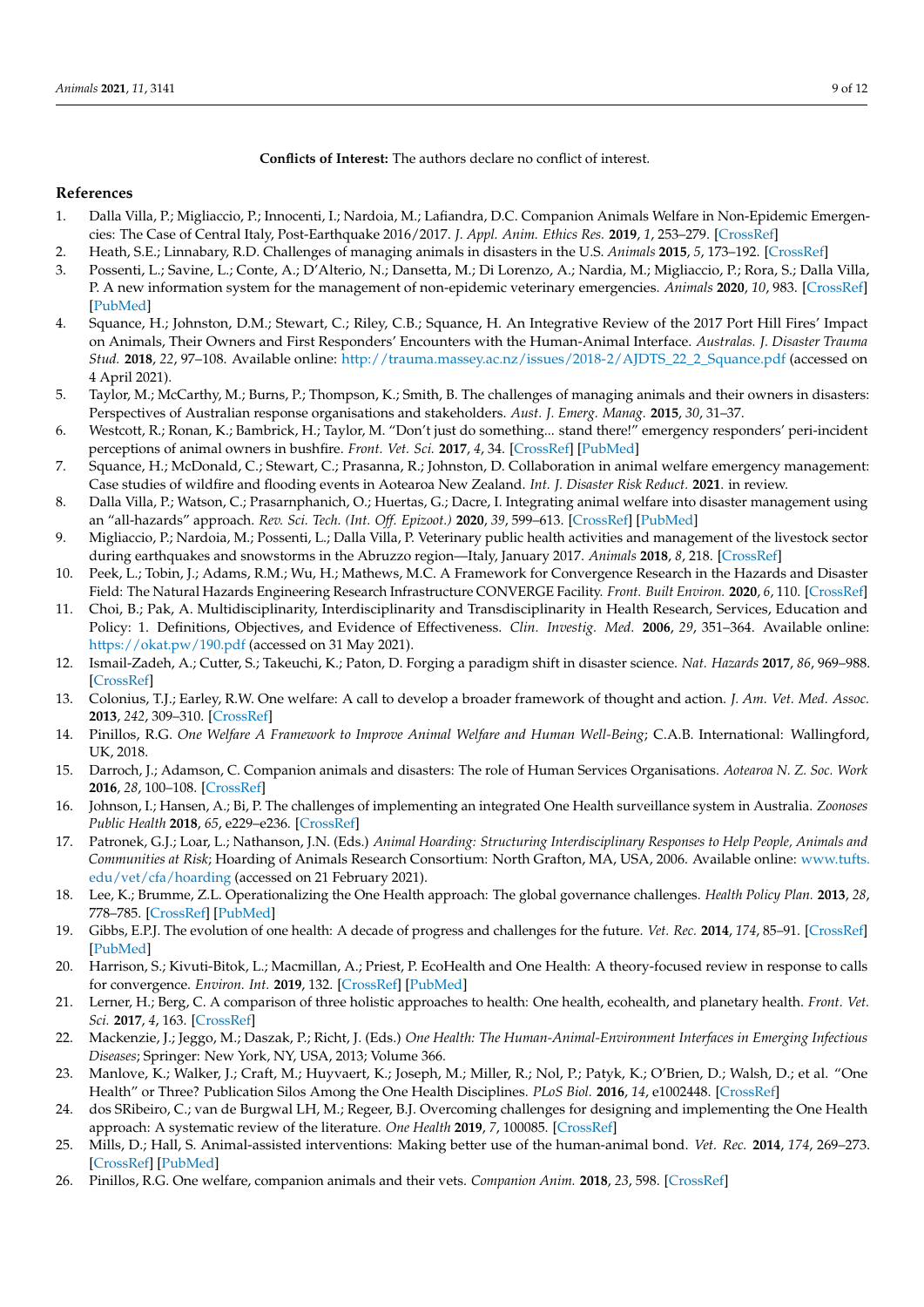- <span id="page-9-0"></span>27. de Macedo Couto, R.; Brandespim, D.F. A review of the one health concept and its application as a tool for policy-makers. *Int. J. One Health* **2020**, *6*, 83–89. [\[CrossRef\]](http://doi.org/10.14202/IJOH.2020.83-89)
- <span id="page-9-1"></span>28. Destoumieux-Garzón, D.; Mavingui, P.; Boetsch, G.; Boissier, J.; Darriet, F.; Duboz, P.; Fritsch, C.; Giraudoux, P.; Le Roux, F.; Morand, S.; et al. The one health concept: 10 years old and a long road ahead. *Front. Vet. Sci.* **2018**, *5*, 14. [\[CrossRef\]](http://doi.org/10.3389/fvets.2018.00014) [\[PubMed\]](http://www.ncbi.nlm.nih.gov/pubmed/29484301)
- <span id="page-9-2"></span>29. Gongal, G.; Ofrin, R.H. Animal welfare, One Health and emergency preparedness and response in the Asia-Pacific region. *WHO South-East Asia J. Public Health* **2020**, *9*, 50–51. [\[CrossRef\]](http://doi.org/10.4103/2224-3151.282996)
- <span id="page-9-3"></span>30. Nasim, A.; Attal-Juncqua, A.; Eia, C.; Phelan, A.; Katz, R. Inclusion of Veterinary Services in national emergency management plans. *Rev. Sci. Tech. (Int. Off. Epizoot.)* **2020**, *39*, 359–371. [\[CrossRef\]](http://doi.org/10.20506/rst.39.2.3087) [\[PubMed\]](http://www.ncbi.nlm.nih.gov/pubmed/33046939)
- <span id="page-9-4"></span>31. Austin, J. Shelter from the Storm: Companion Animal Emergency Planning in Nine States. *J. Sociol. Soc. Welf.* **2013**, *40*, 185–210. Available online: <https://scholarworks.wmich.edu/jssw/vol40/iss4/11> (accessed on 28 February 2021).
- <span id="page-9-5"></span>32. Farmer, A.; DeYoung, S.; Wachtendorf, T. Pets and Evacuation: An Ongoing Challenge in Disasters. *J. Homel. Secur. Emerg. Manag.* **2016**, *13*, 1–13. [\[CrossRef\]](http://doi.org/10.1515/jhsem-2016-0051)
- <span id="page-9-6"></span>33. White, S. Companion animals, natural disasters and the law: An Australian perspective. *Animals* **2012**, *2*, 380–394. [\[CrossRef\]](http://doi.org/10.3390/ani2030380)
- <span id="page-9-7"></span>34. Lakhina, S.J.; Sutley, E.J.; Wilson, J. "How Do We Actually Do Convergence" for Disaster Resilience? Cases from Australia and the United States. *Int. J. Disaster Risk Sci.* **2021**, *12*, 299–311. [\[CrossRef\]](http://doi.org/10.1007/s13753-021-00340-y)
- <span id="page-9-8"></span>35. Olson, R.S.; Emel Ganapati, N.; Gawronski, V.T.; Olson, R.A.; Salna, E.; Pablo Sarmiento, J. From Disaster Risk Reduction to Policy Studies: Bridging Research Communities. *Nat. Hazards Rev.* **2020**, *21*, 04020014. [\[CrossRef\]](http://doi.org/10.1061/(ASCE)NH.1527-6996.0000365)
- <span id="page-9-9"></span>36. Evans, N.; Perez-y-Perez, M. Will Marley come home? An exploration of the impacts of the Canterbury earthquakes on people's relationships with their companion animals. *Aotearoa N. Z. Soc. Work* **2013**, *25*, 7–17. [\[CrossRef\]](http://doi.org/10.11157/anzswj-vol25iss2id76)
- <span id="page-9-10"></span>37. Enticott, G.; Maye, D. Missed Opportunities? Covid-19, Biosecurity and One Health in the United Kingdom. *Front. In Vet. Sc.* **2020**, *7*, 577. [\[CrossRef\]](http://doi.org/10.3389/fvets.2020.00577) [\[PubMed\]](http://www.ncbi.nlm.nih.gov/pubmed/33005644)
- <span id="page-9-11"></span>38. Williams, P.; Sullivan, H. Faces of integration. *Int. J. Integr. Care* **2009**, *9*, e100. Available online: [https://www.ncbi.nlm.nih.gov/](https://www.ncbi.nlm.nih.gov/pmc/articles/PMC2807040/) [pmc/articles/PMC2807040/](https://www.ncbi.nlm.nih.gov/pmc/articles/PMC2807040/) (accessed on 14 February 2021). [\[CrossRef\]](http://doi.org/10.5334/ijic.509)
- <span id="page-9-12"></span>39. Squance, H. *Enhancing Multi-Agency Collaboration for Humane Animal Welfare Emergency Outcomes—Wildfire Responses*; Bob Kerridge Animal Welfare Fellowship Research Report; Bob Kerridge Animal Welfare Fellowship: Hawkes Bay, New Zealand, 2021. Available online: [https://www.researchgate.net/publication/351020836\\_Enhancing\\_multi-agency\\_collaboration\\_for\\_](https://www.researchgate.net/publication/351020836_Enhancing_multi-agency_collaboration_for_humane_animal_welfare_emergency_outcomes_-wildfire_responses_Research_Report?fbclid=IwAR2EfWTzfqsvOerzMukBB6euO0LNv0Ju8pFb_ZSD09Tbxe3A3qAV1A3-ZKc) [humane\\_animal\\_welfare\\_emergency\\_outcomes\\_-wildfire\\_responses\\_Research\\_Report?fbclid=IwAR2EfWTzfqsvOerzMukBB6](https://www.researchgate.net/publication/351020836_Enhancing_multi-agency_collaboration_for_humane_animal_welfare_emergency_outcomes_-wildfire_responses_Research_Report?fbclid=IwAR2EfWTzfqsvOerzMukBB6euO0LNv0Ju8pFb_ZSD09Tbxe3A3qAV1A3-ZKc) [euO0LNv0Ju8pFb\\_ZSD09Tbxe3A3qAV1A3-ZKc](https://www.researchgate.net/publication/351020836_Enhancing_multi-agency_collaboration_for_humane_animal_welfare_emergency_outcomes_-wildfire_responses_Research_Report?fbclid=IwAR2EfWTzfqsvOerzMukBB6euO0LNv0Ju8pFb_ZSD09Tbxe3A3qAV1A3-ZKc) (accessed on 1 March 2021).
- <span id="page-9-13"></span>40. Owen, C.; Hayes, P.; Brooks, B.; Scott, C.; Conway, G. Evidence to support incident management team capability. *Aust. J. Emerg. Manag.* **2018**, *33*, 44–49. [\[CrossRef\]](http://doi.org/10.3316/ielapa.792881583519986)
- <span id="page-9-14"></span>41. Bridges, D.R.; Davidson, R.A.; Odegard, P.S.; Maki, I.V.; Tomkowiak, J. Interprofessional collaboration: Three best practice models of interprofessional education. *Med. Educ. Online* **2011**, *16*, 6035. [\[CrossRef\]](http://doi.org/10.3402/meo.v16i0.6035)
- <span id="page-9-15"></span>42. MacDonald, C.; Davies, B.; Johnston, D.M.; Paton, D.; Malinen, S.; Näswall, K.; Kuntz, J.; Stevenson, J.R. *A Framework for Exploring the Role of Business in Community Recovery Following Disasters*; GNS Science Report 2015/62; GNS Science: Lower Hutt, New Zealand, 2015.
- <span id="page-9-16"></span>43. Curnin, S.; Owen, C.; Paton, D.; Brooks, B. A theoretical framework for negotiating the path of emergency management multi-agency coordination. *Appl. Ergon.* **2015**, *47*, 300–307. [\[CrossRef\]](http://doi.org/10.1016/j.apergo.2014.10.014)
- <span id="page-9-17"></span>44. Westcott, R. Veterinary Emergency Management Training and Practice: The Critical Operational Component. *Aust. J. Emerg. Manag.* **2021**, *36*, 20–21. Available online: [https://knowledge.aidr.org.au/resources/ajem-july-2021-veterinary-emergency](https://knowledge.aidr.org.au/resources/ajem-july-2021-veterinary-emergency-management-training-and-practice-the-critical-operational-component/)[management-training-and-practice-the-critical-operational-component/](https://knowledge.aidr.org.au/resources/ajem-july-2021-veterinary-emergency-management-training-and-practice-the-critical-operational-component/) (accessed on 2 August 2021).
- <span id="page-9-18"></span>45. Jung, K.; Song, M.; Feiock, R. Isolated and broken bridges from interorganizational emergency management networks: An institutional collective action perspective. *Urban Aff. Rev.* **2019**, *55*, 950–975. [\[CrossRef\]](http://doi.org/10.1177/1078087417690257)
- <span id="page-9-19"></span>46. Andrew, S.; Carr, J. Mitigating uncertainty and risk in planning for regional preparedness: The role of bonding and bridging relationships. *Urban Stud.* **2013**, *50*, 709–724. [\[CrossRef\]](http://doi.org/10.1177/0042098012455718)
- <span id="page-9-20"></span>47. DeGue, S. A Triad of Family Violence: Examining Overlap in the Abuse of Children, Partners, and Pets. In *The Psychology of the Human-Animal Bond*; Springer: New York, NY, USA, 2011; pp. 245–262. [\[CrossRef\]](http://doi.org/10.1007/978-1-4419-9761-6_14)
- <span id="page-9-26"></span>48. Smith, B.; Thompson, K.; Taylor, M. What's the Big Beal? Responder Experiences of Large Animal Rescue in Australia. *PLoS Curr.* **2015**, *7*. [\[CrossRef\]](http://doi.org/10.1371/currents.dis.71d34082943fa239dbfbf9597232c8a5)
- <span id="page-9-21"></span>49. Strong, S.; Federico, J.; Banks, R.; Williams, C. A Collaborative Model for Managing Animal Hoarding Cases. *J. Appl. Anim. Welf. Sci.* **2019**, *22*, 267–278. [\[CrossRef\]](http://doi.org/10.1080/10888705.2018.1490183) [\[PubMed\]](http://www.ncbi.nlm.nih.gov/pubmed/30021473)
- <span id="page-9-22"></span>50. Paton, D.; Johnston, D.; Houghton, B.F. Organisational response to a volcanic eruption. *Disaster Prev. Manag.* **1998**, *7*, 5–13. [\[CrossRef\]](http://doi.org/10.1108/09653569810206226)
- <span id="page-9-23"></span>51. Becker, J.S.; Leonard, G.S.; Potter, S.H.; Coomer, M.A.; Paton, D.; Wright, K.C.; Johnston, D.M. Organisational Response to the 2007 Ruapehu Crater Lake Dam-Break Lahar in New Zealand: Use of Communication in Creating an Effective Response. *Adv. Volcanol.* **2018**, 253–269. [\[CrossRef\]](http://doi.org/10.1007/11157_2016_38)
- <span id="page-9-24"></span>52. Green, J. What have we learned about animal rescue in the last decade? In *Fire Times*; Modern Media Publications: London, UK, 2014.
- <span id="page-9-25"></span>53. Spain, C.V.; Green, R.C.; Davis, L.; Miller, G.S.; Britt, S. The National Capabilities for Animal Response in Emergencies (NCARE) Study: An Assessment of US States and Counties. *J. Homel. Secur. Emerg. Manag.* **2017**, *14*. [\[CrossRef\]](http://doi.org/10.1515/jhsem-2017-0014)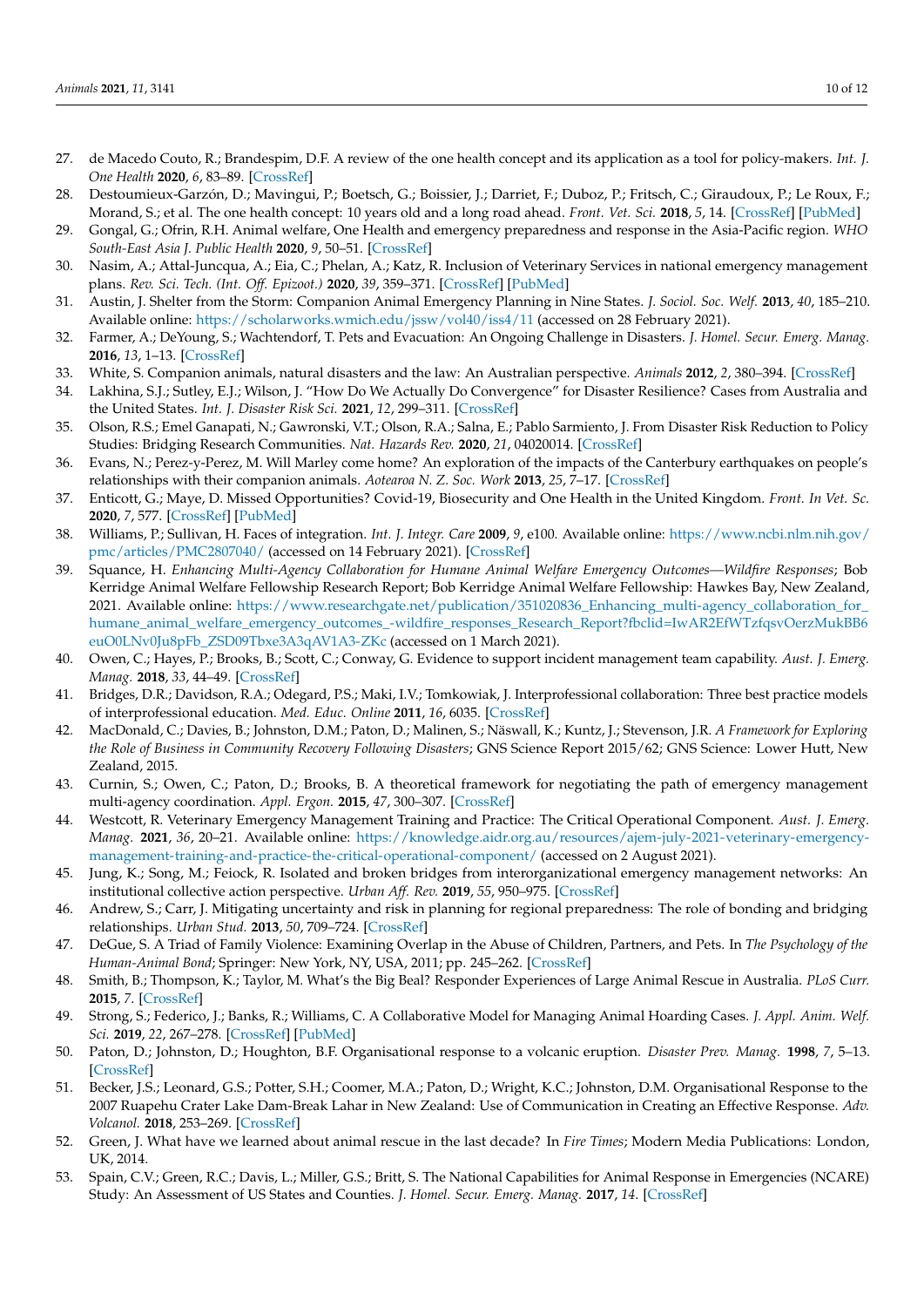- <span id="page-10-0"></span>54. Nathanson, J.N. Animal Hoarding: Slipping Into the Darkness of Comorbid Animal and Self-Neglect. *J. Elder Abus. Negl.* **2009**, *21*, 307–324. [\[CrossRef\]](http://doi.org/10.1080/08946560903004839)
- <span id="page-10-1"></span>55. Thompson, K.; Every, D.; Rainbird, S.; Cornell, V.; Smith, B.; Trigg, J. No pet or their person left behind: Increasing the disaster resilience of vulnerable groups through animal attachment, activities and networks. *Animals* **2014**, *4*, 214–240. [\[CrossRef\]](http://doi.org/10.3390/ani4020214)
- <span id="page-10-2"></span>56. Trigg, J.; Smith, B.; Bennett, P.; Thompson, K. Developing a scale to understand willingness to sacrifice personal safety for companion animals: The Pet-Owner Risk Propensity Scale (PORPS). *Int. J. Disaster Risk Reduct.* **2017**, *21*, 205–212. [\[CrossRef\]](http://doi.org/10.1016/j.ijdrr.2016.12.004)
- <span id="page-10-3"></span>57. Miranda-de la Lama, G.; Sepùlveda, W.; Villarroel, M.; Maria, G. Livestock Vehicle Accidents in Spain: Causes, Consequences, and Effects on Animal Welfare. *J. Appl. Anim. Welf. Sci.* **2011**, *14*, 109–123. Available online: [https://www.tandfonline.com/doi/](https://www.tandfonline.com/doi/abs/10.1080/10888705.2011.551622) [abs/10.1080/10888705.2011.551622](https://www.tandfonline.com/doi/abs/10.1080/10888705.2011.551622) (accessed on 9 May 2021). [\[CrossRef\]](http://doi.org/10.1080/10888705.2011.551622)
- <span id="page-10-4"></span>58. Westcott, R.; Ronan, K.; Bambrick, H.; Taylor, M. Natural hazards and adaptive response choices in a changing climate: Promoting bushfire preparedness and risk reduction decision-making. *Soc. Sci. Humanit. Open* **2020**, *2*, 100065. [\[CrossRef\]](http://doi.org/10.1016/j.ssaho.2020.100065)
- <span id="page-10-5"></span>59. Thompson, K. For pets' sake, save yourself! Motivating emergency and disaster preparedness through relations of animal guardianship. *Aust. J. Emerg. Manag.* **2015**, *30*, 43–46.
- <span id="page-10-6"></span>60. Howes, M.; Tangney, P.; Reis, K.; Grant-Smith, D.; Heazle, M.; Bosomworth, K.; Burton, P. Towards networked governance: Improving interagency communication and collaboration for disaster risk management and climate change adaptation in Australia. *J. Environ. Plan. Manag.* **2015**, *58*, 757–776. [\[CrossRef\]](http://doi.org/10.1080/09640568.2014.891974)
- <span id="page-10-7"></span>61. WHO. *Framework for Action on Interprofessional Education & Collaborative Practice*; WHO: Geneva, Switzerland, 2010. Available online: [http://www.who.int/hrh/nursing\\_midwifery/en/](http://www.who.int/hrh/nursing_midwifery/en/) (accessed on 30 May 2021).
- <span id="page-10-9"></span>62. Courtenay, M.; Conrad, P.; Wilkes, M.; la Ragione, R.; Fitzpatrick, N. Interprofessional initiatives between the human health professions and veterinary medical students: A scoping review. *J. Interprof. Care* **2014**, *28*, 323–330. [\[CrossRef\]](http://doi.org/10.3109/13561820.2014.895979) [\[PubMed\]](http://www.ncbi.nlm.nih.gov/pubmed/24621114)
- <span id="page-10-8"></span>63. Kinnison, T.; Guile, D.; May, S.A. The case of veterinary interprofessional practice: From one health to a world of its own. *J. Interprof. Educ. Pract.* **2016**, *4*, 51–57. [\[CrossRef\]](http://doi.org/10.1016/j.xjep.2016.05.005)
- <span id="page-10-10"></span>64. Queenan, K.; Garnier, J.; Nielsen, L.R.; Buttigieg, S.; de Meneghi, D.; Holmberg, M.; Zinsstag, J.; Rüegg, S.; Häsler, B.; Kock, R. Roadmap to a one health agenda 2030. In *CAB Reviews: Perspectives in Agriculture, Veterinary Science, Nutrition and Natural Resources*; CABI: Wallingford, UK, 2017; Volume 12, pp. 1–12. [\[CrossRef\]](http://doi.org/10.1079/PAVSNNR201712014)
- 65. Roopnarine, R. Factors That Influence the Development of Interprofessional Education and One Health for Medical, Veterinary and Dual Degree Public Health Students at an Offshore Medical School. A Thesis Presented in Partial Fulfilment of the Requirements for the Degree of Doctor of Education. Ph.D. Thesis, University of Liverpool, Liverpool, UK, 2019. Available online: <https://livrepository.liverpool.ac.uk/id/eprint/3073226> (accessed on 30 May 2021).
- <span id="page-10-11"></span>66. Sargeant, J.; Loney, E.; Murphy, G. Effective Interprofessional Teams: "Contact Is Not Enough" to Build a Team. *J. Contin. Educ. Health Prof.* **2008**, *28*, 228–234. [\[CrossRef\]](http://doi.org/10.1002/chp.189)
- <span id="page-10-12"></span>67. Innis, J.; Mack, K.; Bull, E.; Mazurik, L.; Page, H.; Ramage, L.; Ramsay, D.; Semple, P.; Takla, F.; Tustian, V. Interprofessional education using a simulated disaster exercise. *J. Interprof. Educ. Pract.* **2021**, *22*, 100411. [\[CrossRef\]](http://doi.org/10.1016/j.xjep.2020.100411)
- <span id="page-10-13"></span>68. Squance, H. Animal Welfare Emergency Management Educational Needs. A Thesis Presented in Partial Fulfilment of the Requirements for the Degree of Master of Education. Master's Thesis, Massey University, Palmerston North, New Zealand, 2011.
- <span id="page-10-14"></span>69. UNDRR. *Sendai Framework for Disaster Risk Reduction 2015–2030*; UNDRR: Geneva, Switzerland, 2015. Available online: [https:](https://www.unisdr.org/files/43291_sendaiframeworkfordrren.pdf) [//www.unisdr.org/files/43291\\_sendaiframeworkfordrren.pdf](https://www.unisdr.org/files/43291_sendaiframeworkfordrren.pdf) (accessed on 5 May 2021).
- <span id="page-10-15"></span>70. UNDRR. *What Is the Sendai Framework for Disaster Risk Reduction?* UNDRR: Geneva, Switzerland, 2021. Available online: <https://www.undrr.org/implementing-sendai-framework/what-sendai-framework> (accessed on 5 May 2021).
- <span id="page-10-16"></span>71. Pfadenhauer, L.; Gerhardus, A.; Mozygemba, K.; Lysdahl, K.; Booth, A.; Hofmann, B.; Wahlster, P.; Polus, S.; Burns, J.; Brereton, L.; et al. Making sense of complexity in context and implementation: The context and implementation of complex interventions (CICI) framework. *Implement. Sci.* **2017**, *12*, 21. [\[CrossRef\]](http://doi.org/10.1186/s13012-017-0552-5)
- <span id="page-10-17"></span>72. Sergeeva, N.; Zanello, C. Championing and promoting innovation in UK megaprojects. *Int. J. Proj. Manag.* **2018**, *36*, 1068–1081. [\[CrossRef\]](http://doi.org/10.1016/j.ijproman.2018.09.002)
- <span id="page-10-18"></span>73. Day, D. Raising Radical: Different Processes for Championing Innovating Corporate Ventures. *Organ. Sci.* **1994**, *5*, 148–172. Available online: <https://www.jstor.org/stable/2635012> (accessed on 4 May 2021). [\[CrossRef\]](http://doi.org/10.1287/orsc.5.2.148)
- <span id="page-10-19"></span>74. Bonawitz, K.; Wetmore, M.; Heisler, M.; Dalton, V.; Damschroder, L.; Forman, J.; Allan, K.; Moniz, M. Champions in context: Which attributes matter for change efforts in healthcare? *Implement. Sci.* **2020**, *15*, 62. [\[CrossRef\]](http://doi.org/10.1186/s13012-020-01024-9)
- <span id="page-10-20"></span>75. Demes, J.; Nickerson, N.; Farand, L.; Montekio, V.; Torres, P.; Dube, J.; Coq, J.; Pomey, M.; Champagne, F.; Jasmin, E. What are the characteristics of the champion that influence the implementation of quality improvement programs? *Eval. Program Plan.* **2020**, *80*, 101795. [\[CrossRef\]](http://doi.org/10.1016/j.evalprogplan.2020.101795) [\[PubMed\]](http://www.ncbi.nlm.nih.gov/pubmed/32087525)
- <span id="page-10-21"></span>76. Parkes, M.W.; Bienen, L.; Breilh, J.; Hsu, L.N.; McDonald, M.; Patz, J.A.; Rosenthal, J.P.; Sahani, M.; Sleigh, A.; Waltner-Toews, D.; et al. All hands on deck: Transdisciplinary approaches to emerging infectious disease. *EcoHealth* **2005**, *2*, 258–272. [\[CrossRef\]](http://doi.org/10.1007/s10393-005-8387-y)
- <span id="page-10-22"></span>77. Van Manen, S.; Jaenichen, C.; Kremer, K.; Lin, T.; Ramírez, R. Let's talk about animals. *Aust. J. Emerg. Manag.* **2021**, *36*, 23–24. Available online: <https://knowledge.aidr.org.au/resources/ajem-july-2021-let-s-talk-about-animals/> (accessed on 2 August 2021).
- <span id="page-10-23"></span>78. Wood, L.; Giles-Corti, B.; Bulsara, M. The Pet Connection: Pets as a Conduit for Social Capital? *Soc. Sci. Med.* **2005**, *61*, 1159–1173. Available online: <https://pubmed.ncbi.nlm.nih.gov/15970228/> (accessed on 7 May 2021). [\[CrossRef\]](http://doi.org/10.1016/j.socscimed.2005.01.017)